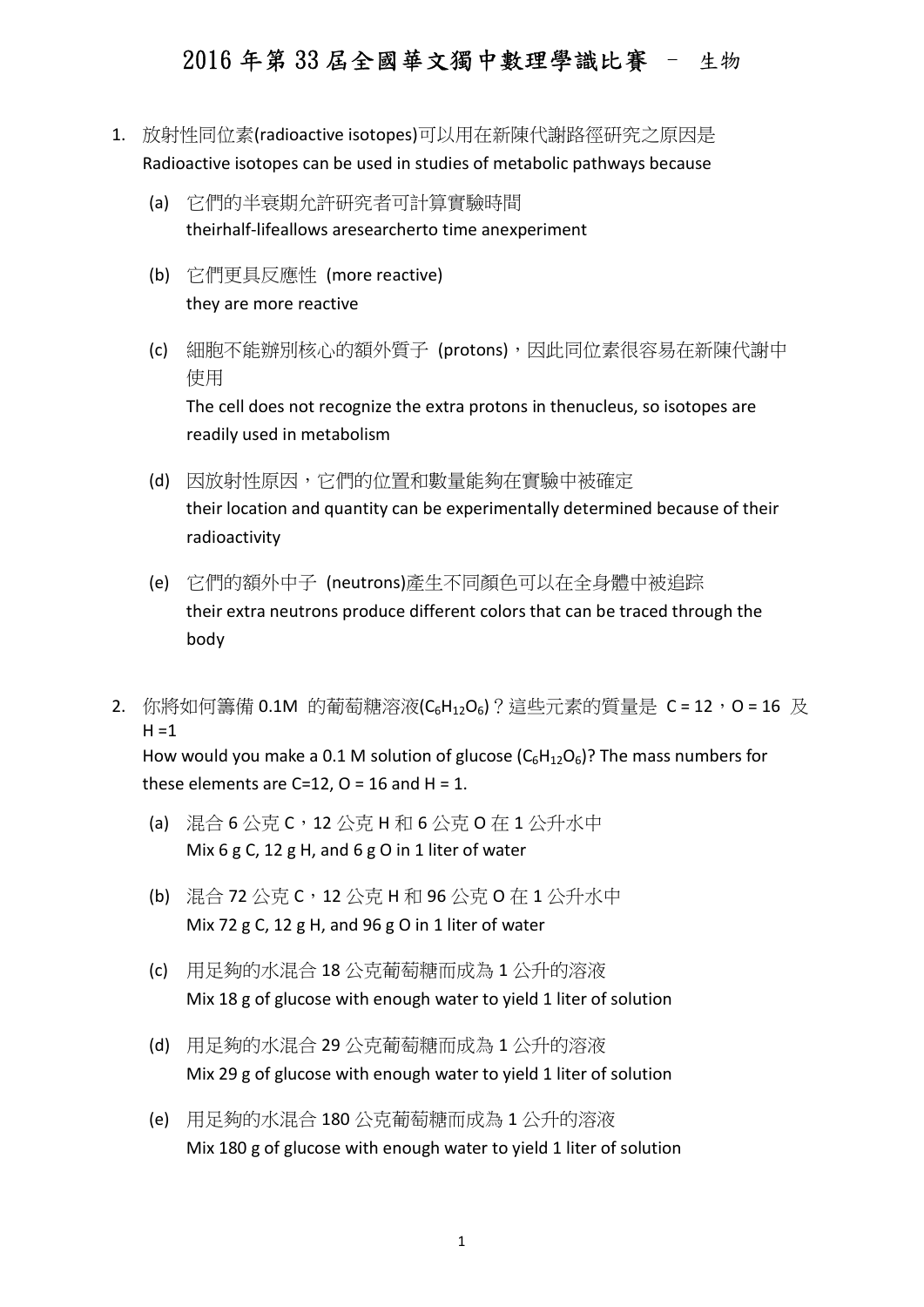3. 三種馬來西亞重要的出口作物是

The three important crops for export in Malaysia are:

- (a) 橡膠、可可和胡椒 Rubber, cocoa and pepper
- (b) 稻米、鳳梨和可可 Rice, pineapple and cocoa
- (c) 棕油、橡膠和可可 Palm oil, rubber and cocoa
- (d) 橡膠、椰子和胡椒 Rubber, coconut and pepper
- (e) 大豆、橡膠和玉米 Soybean, rubber and maize
- 4. 疍白質酵素 (enzyme) 專一性的最直接原因為何? What is the most directly responsible reason for the specificity of a protein enzyme?
	- (a) 它的初級結構(primary structure) its primary structure
	- (b) 它的二級(secondary structure) 及三級結構(tertiary structure) its secondary and tertiary structure
	- (c) 變構部份(allosteric site) 的構象(conformation) the conformation of its allosteric site
	- (d) 它的輔助因子(cofactors) its cofactors
	- (e) 在活性位置(active site) 中氨基酸的 R- 根基 the R groups of the amino acids in its active site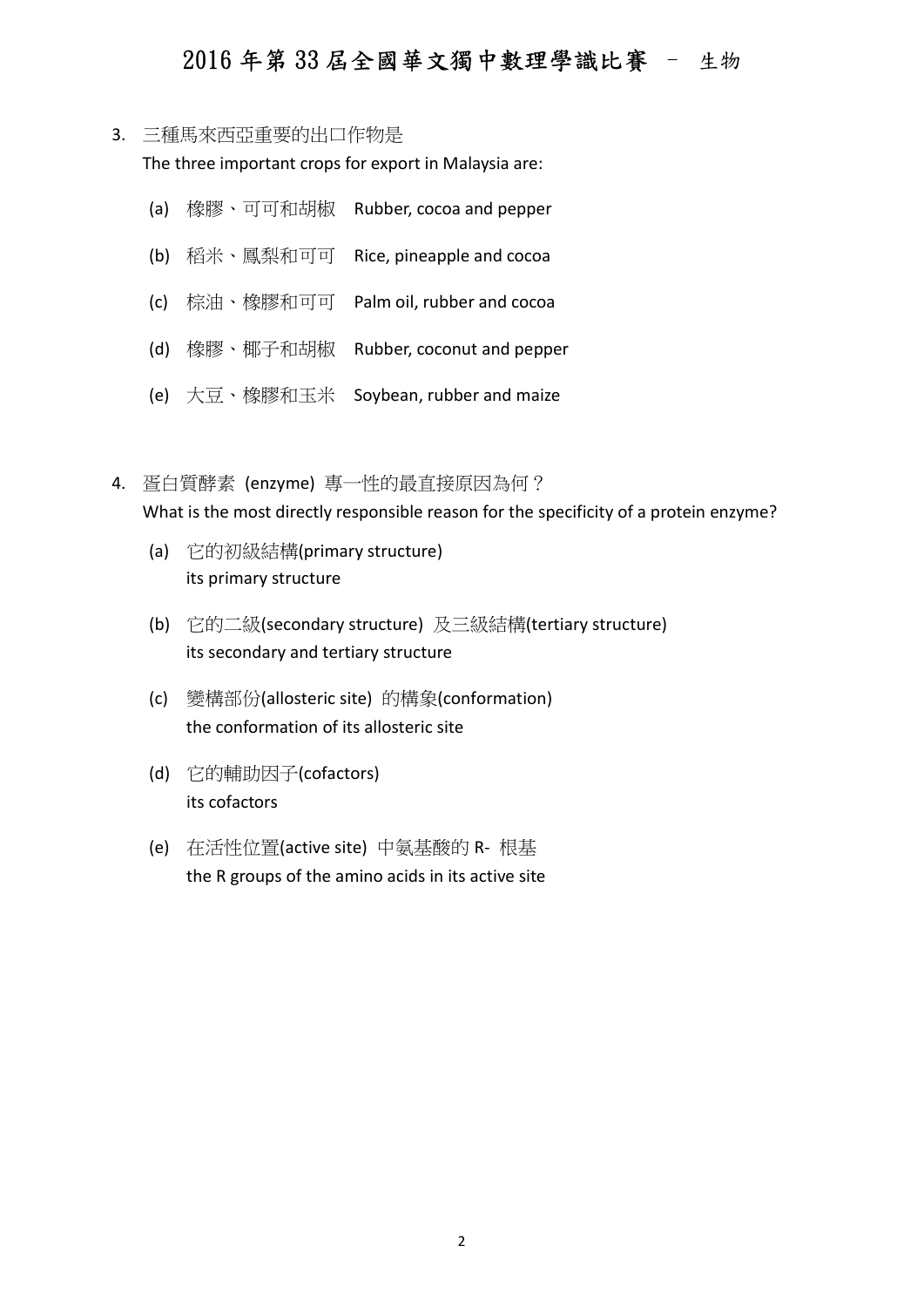- 5. 在細胞質(cytosol) 內所使用的疍白質通常在何處合成? Proteins to be used within the cytosol are generally synthesized
	- (a) 與粗糙內質網 (rough ER) 連接的核糖體 (ribosomes) by ribosomes bound to rough ER
	- (b) 游離性核糖體 (free ribosomes) by free ribosomes
	- (c) 核仁 (nucleolus) by the nucleolus
	- (d) 高爾基體 (Golgi apparatus) within the Golgi apparatus
	- (e) 線粒體(mitochondria) 和葉綠體 (chloroplasts) by mitochondria and chloroplasts
- 6. 一隻淡水草履蟲(Paramecium) 被放入鹽水中,下列何種事件會發生?A freshwater Paramecium is placed into salt water. Which of the following event would occur?
	- (a) 增加收縮液泡 (contractile vacuole) 的作用 an increase in the action of its contractile vacuole
	- (b) 細胞開始膨脹直到它變成腫脹 (turgid) swelling of the cell until it becomes turgid
	- (c) 細胞開始膨脹直到它裂解 (lyses) swelling of the cell until it lyses
	- (d) 細胞萎縮 (shriveling) shriveling of the cell
	- (e) 鹽離子擴散 (diffusion) 出細胞外 diffusion of salt ions out of the cell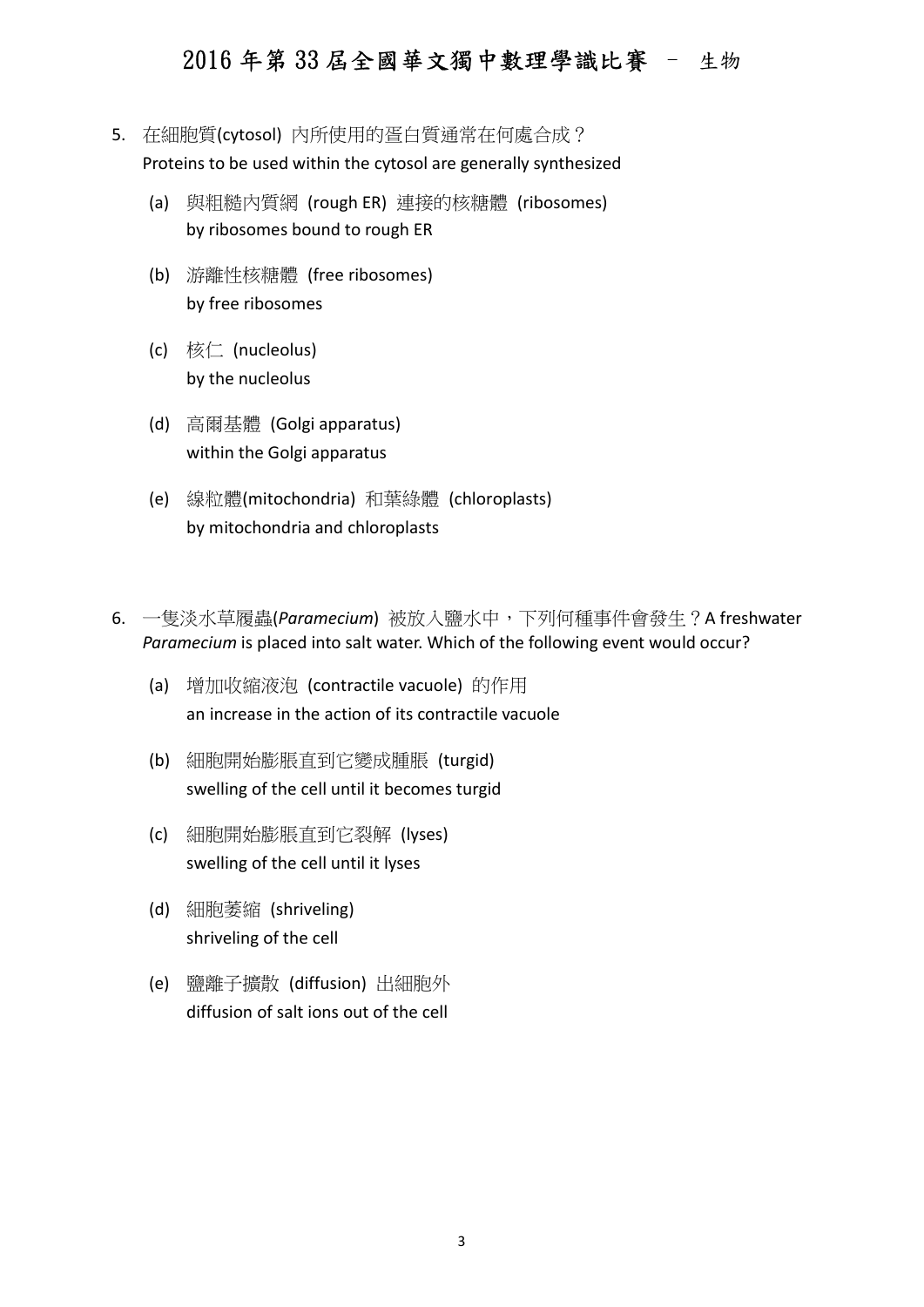#### 7. 脂肪和疍白質在細胞中可以作為燃料是因為它們

Fats and proteins can be used as fuel in the cell because they

- (a) 可以被酶 (enzymes) 轉換成葡萄糖 can be converted to glucose by enzymes
- (b) 可以轉換成糖解反應 (glycolysis) 及克雷伯氏循環 (Kreb's cycle)之中間代謝物 can be converted to intermediates of glycolysis or the Kreb's cycle
- (c) 可以穿透線粒體膜進入克雷伯氏循環 can pass through the mitochondrial membrane to enter the Kreb's cycle
- (d) 含有不穩定的磷酸鍵(phosphate bonds) contain unstable phosphate bonds
- (e) 含有比葡萄糖更多的能量 contain more energy than glucose
- 8. 葉綠體能在黑暗中製造碳水化合物,如果提供 Chloroplasts can make carbohydrate in the dark if provided with
	- (a) ATP, NADPH  $\bar{m}$  CO<sub>2</sub> ATP, NADPH and  $CO<sub>2</sub>$
	- (b) 一個由人工所誘導的質子梯度 (proton gradient) an artificially induced proton gradient
	- (c) 有機酸或四碳化合物 (four-carboncompounds) organic acids or four-carbon compounds
	- (d) 氫氣源 (source of hydrogen) a source of hydrogen
	- (e) 光子(photons) 和二氧化碳 photons and  $CO<sub>2</sub>$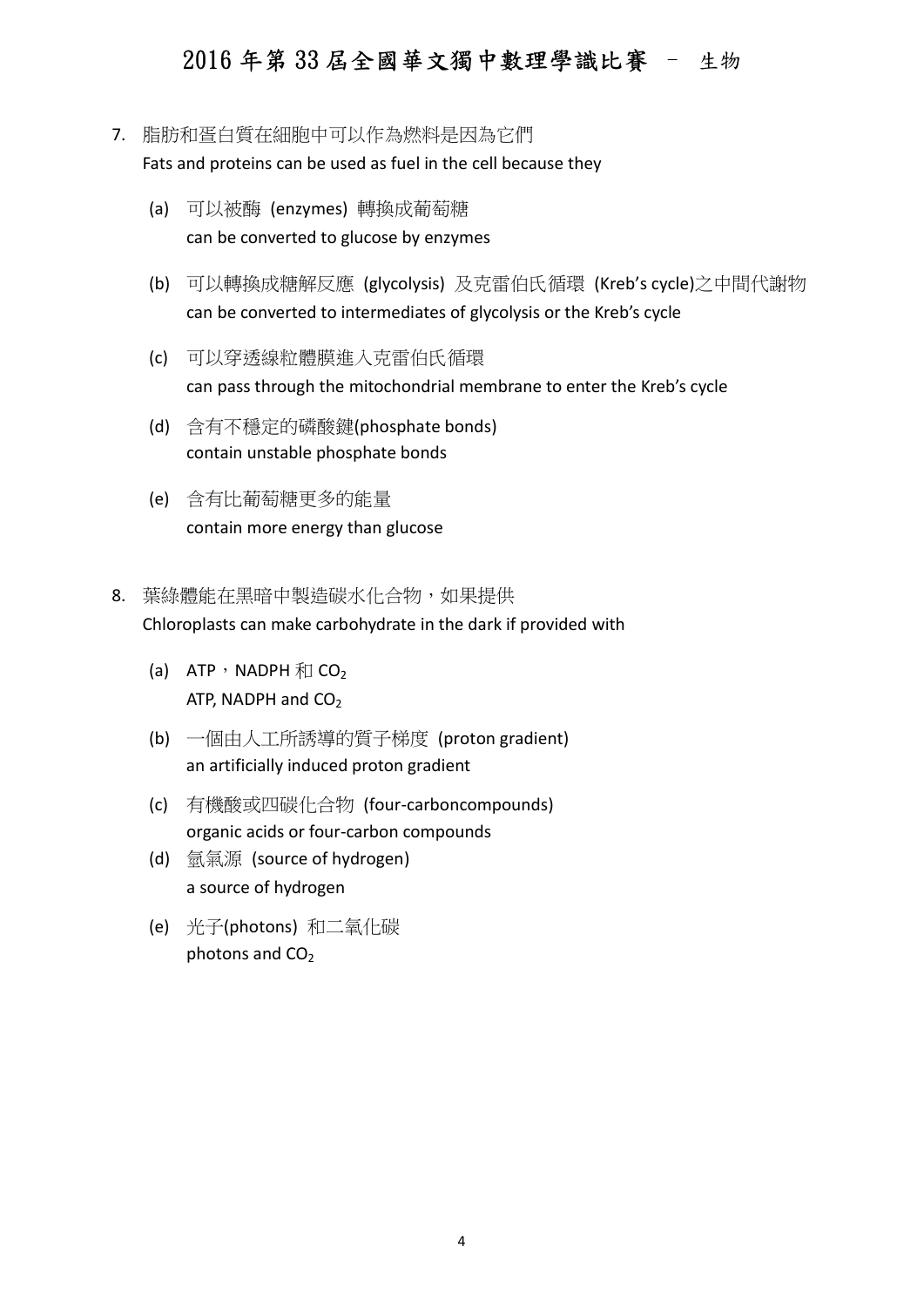- 9. 認識細胞週期(cell cycle) 控制系統之智識對那種領域有最大益處 Knowledge of the cell cycle control system will be most beneficial to the area of
	- (a) 人類生殖系統 human reproduction
	- (b) 植物遺傳學 plant genetics
	- (c) 原核細胞 (prokaryotic) 之生長和發育 prokaryotic growth and development
	- (d) 癌症的預防和治療 cancer prevention and treatment
	- (e) 心血管疾病的預防和治療 prevention and treatment of cardiovascular disease
- 10. 減數分裂 II (meiosis II) 與有絲分裂 (mitosis) 有相似乃是因為 Meiosis II is similar to mitosis because
	- (a) 姊妹染色體 (sister chromosomes) 的分開 sister chromatids separate
	- (b) 同源染色體 (homologous chromosomes) 的分開 homologous chromosomes separate
	- (c) DNA 的複製在細胞分裂之前 DNA replication precedes the division
	- (d) 它們都在相同的時間內作用 they both take the same amount of time
	- (e) 都產生單倍體細胞 (haploid cells) haploid cells are produced
- 11. 一位色盲 (color-blind) 的兒子從何處繼承他的特徵

#### A color-blind son inherited this trait from his

- (a) 母親 mother
- (b) 父親 father
- (c) 母親,如果她是色盲 mother only if she is color-blind
- (d) 父親,如果他是色盲 father only if he is color-blind
- (e) 母親,如果她不是色盲 mother only if she is not color-blind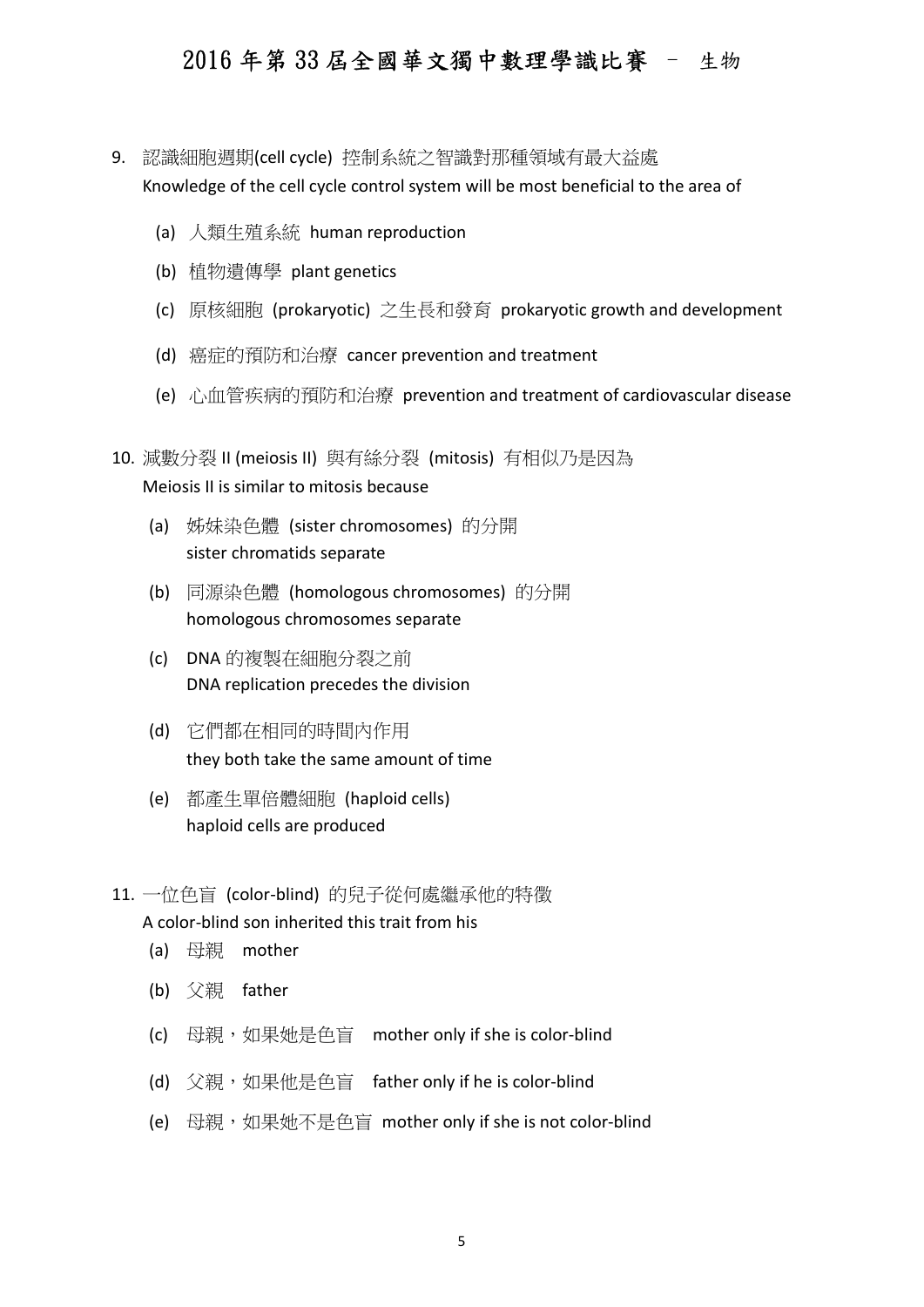- 12. 細菌轉型 (bacterial transformation) 是參與 Bacterial transformation involves
	- (a) 外部遺傳物質的吸收,通常是一種菌株 (strain) 轉到另一個細菌 the uptake of externalgenetic material, often from one bacteria strain to another
	- (b) 從一條 DNA 分子製造一條 RNA 鏈 the creation of a strand of RNA from a DNA molecule
	- (c) 由噬菌體 (phage) 所感染的細菌 the infection of bacterial cells by phage
	- (d) 經過 DNA 表現之半保留複製 (semiconservation replication) 類型 the type of semiconservative replication shown by DNA
	- (e) 沿滯留鏈 (logging strain) 所複製之 DNA the replication of DNA along the lagging strand
- 13. 含有 600 個核苷酸 (nucleotides) 長之原核基因可以編碼 (code for) 約多少個氨基 酸的多肽鍵

How manypolypeptide chainsof amino acids can be coded with aprokaryotic gene600nucleotides long?

- (a) 100
- (b) 200
- (c) 300
- (d) 600
- (e) 1800

14. 請指出下述一句話, 對椰子油的描述是不正確的。

Please identify the statement which does not correctly describe coconut oil:

- (a) 椰子油是一種飽和油 Coconut oil is saturated
- (b) 他的食用是對身體無害的 It is healthy to consume
- (c) 它比棕油還好 It is better than palm oil
- (d) 這是一種新的工業植物油 The crop is considered as the sunrise industry of vegetable oil
- (e) 這是一種對慢性疾病有益处的植物油 It is good for chronic diseases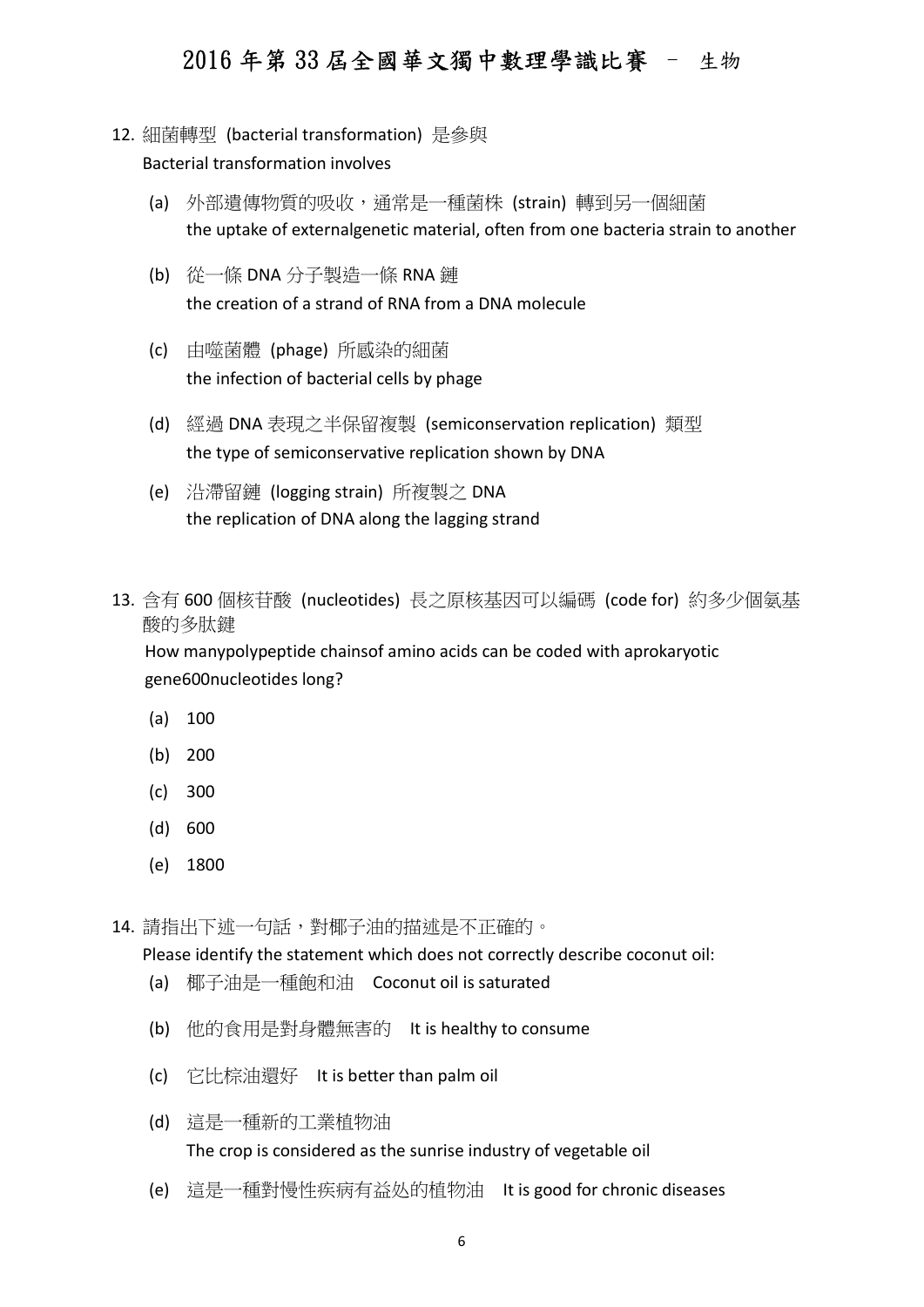- 15. 特有物種 (endemic species) 的最適當描述就是該物種 The best description of endemic species are species that are
	- (a) 只有在島嶼(islands) 上發現 found only on islands
	- (b) 可在同一地理區域內發現 found in the same geographic area
	- (c) 只有在大陸 (mainland) 地區發現 found only on mainland
	- (d) 僅在某位置上發現,在地球其它地方沒有發現 found only in that location and nowhere else on earth
	- (e) 可引起疾病和農藥的抗藥性 disease causing and pesticide resistant
- 16. 達爾文適應度 (Darwinian fitness) 是作為測量物種的 Darwinian fitness is a measure of
	- (a) 生存力 survival
	- (b) 交配的次數 number of matings
	- (c) 對環境的適應力(adaptation) adaptation to the environment
	- (d) 對資源的競爭成功力 successful competition for resources
	- (e) 可見後代 (viable offspring) 的數量 number of viable offspring
- 17. 真菌 (fungus) 既是一種寄生蟲 (parasite) 也是腐生菌 (saprobe) 是指 A fungus that is both a parasite and a saprobe is one that
	- (a) 僅消化它的宿主 (host) 體內的非生命部分 (nonliving portions) digests only the nonlivingportions of its host't body
	- (b) 依靠其宿主體內汁液而存活 lives off the sap within its host' body
	- (c) 開始時以寄生蟲方式生存,但當宿主死亡後會消耗宿主 (consuming the host) first lives as a parasite but then consumes the host after it dies
	- (d) 以互惠共生方式 (mutualistic symbiont) 在宿主內生存 lives as a mutualistic symbiont on its host
	- (e) 引起腳癬 (athlete's foot)和陰道感染 Causes athlete's foot and vaginal infections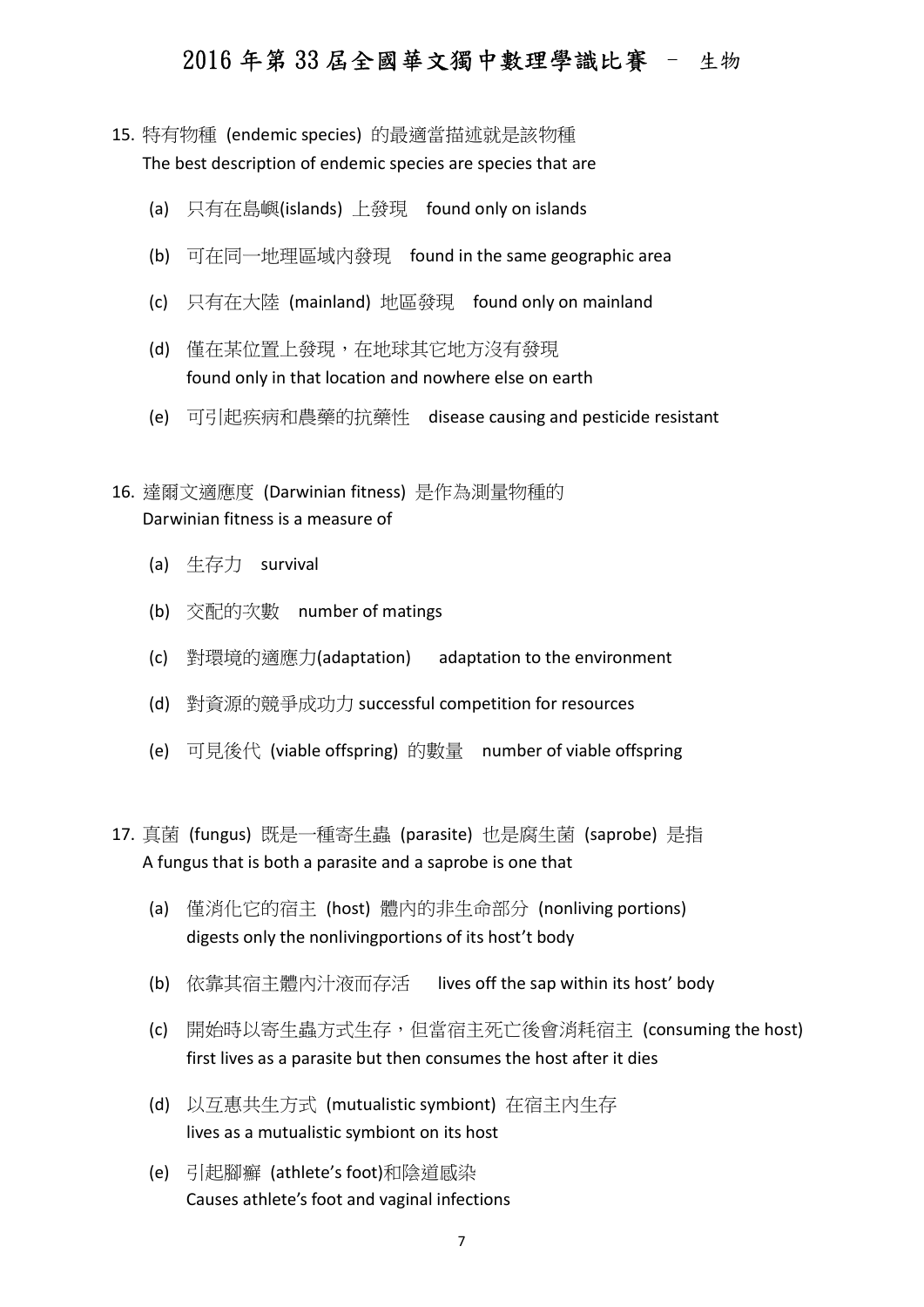- 18. 下列那一項在消化系統中是沒有消化循環腔 (gastrovascular cavity) Which of the following does not have a gastrovascular cavity for digestion?
	- (a) 扁蟲 flatworm
	- (b) 水螅 hydra
	- (c) 多毛類蠕蟲 polychaete worm
	- (d) 海葵 sea anemone
	- (e) 吸蟲 fluke

19. 植物基本分生組織 (ground meristem) 是 Ground meristem

- (a) 生產根系統 (root system) produces the root system
- (b) 產生基本組織系統 (ground tissue system) produces the ground tissue system
- (c) 產生二次生長 (secondary growth) produces secondary growth
- (d) 是在單子葉節點 (nodes of monocot) 所發現的分生組織 is meristematic tissue found at the nodes in monocot
- (e) 從表皮層 (protoderm) 發展 develops from protoderm

#### 20. 下列那一種不會刺激葉片氣孔(stomata) 的打開 Which of these does not stimulate the opening of stomata of leaf?

- (a) 從葉肉組織 (mesophyll cells) 釋放的脫落酸 (abscisic acid) release of abscisic acid by mesophyll cells
- (b) 在葉片空氣中的二氧化碳已消耗 Depletion of  $CO<sub>2</sub>$  inside the leaf
- (c) 由 K <sup>+</sup>的移動進入保衛細胞 (guard cells) 所引起質子泵 (proton pump) 的刺激 stimulation of proton pumps that results in the movement of  $K^+$  into the guard cells
- (d) 開啟保衛細胞的畫夜節律 (circadian rhythm) the circadian rhythm in guard cell opening
- (e) 增加保衛細胞的膨脹 (turgor) an increase in the turgor of guard cells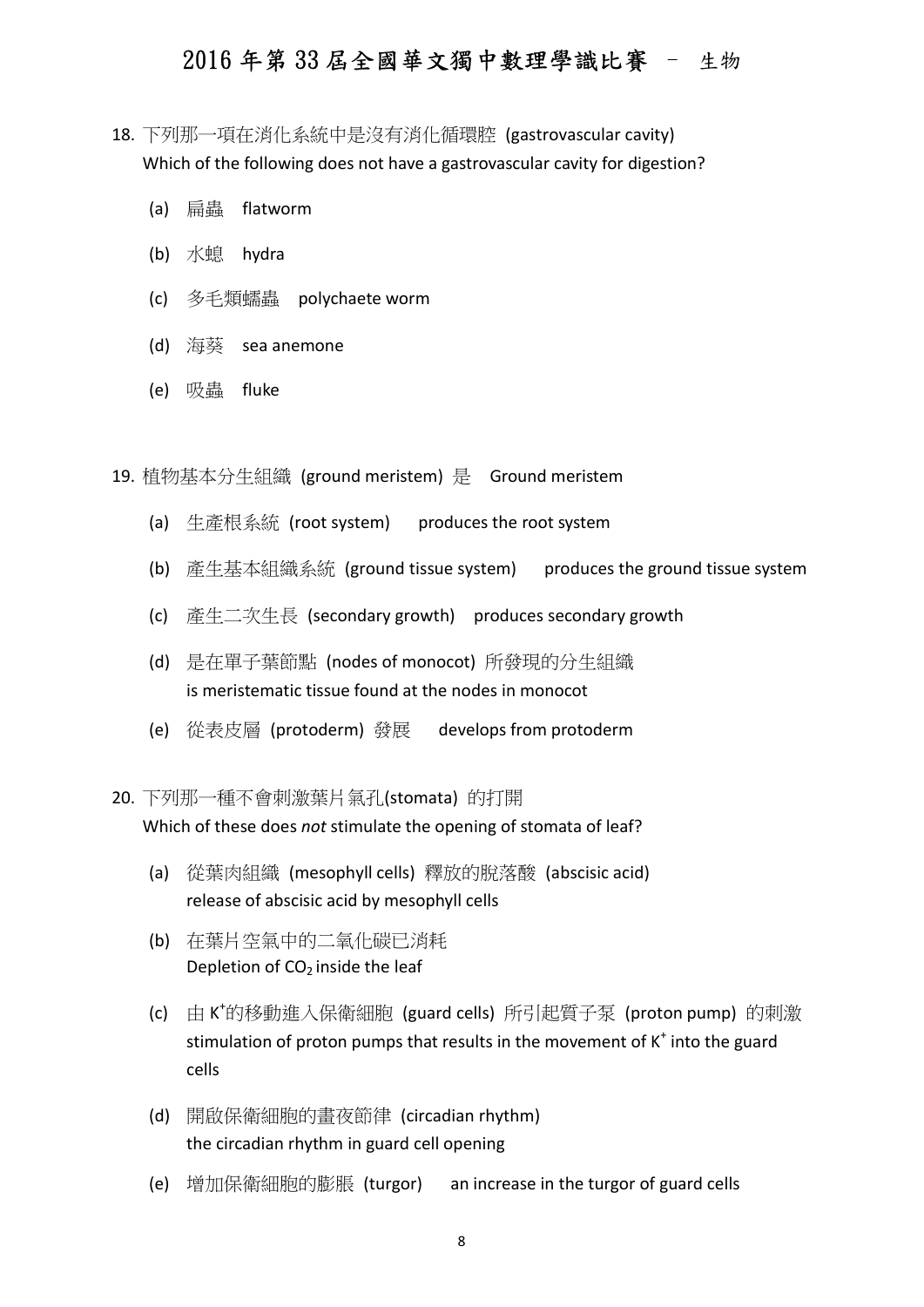- 21. 提供組成大部分植物有機物質的無機化合物(inorganic compound) 是 The inorganic compound that contributes most of the mass to a plant's organic matter is
	- (a)  $H_2O$
	- (b)  $CO<sub>2</sub>$
	- $\left( c \right)$  NO<sub>3</sub><sup>-</sup>
	- $(d)$  O<sub>2</sub>
	- (e)  $C_6H_{12}O_6$

22. 在種子內的生長抑製劑 (growth inhibitor) 通常是 The growth inhibitor in seeds is usually

- (a) 脫落酸 (abscisic acid) abscisic acid
- (b) 乙烯 (ethylene) ethylene
- (c) 吉貝素 (gibberellin) gibberellin
- (d) 少量的 ABA 與較大量濃度的吉貝素混合 a small amount of ABA combined with larger concentration of gibberellin
- (e) 高比例的分裂素和生長素 (cytokinin-to-auxin) a high cytokinin-to-auxin ratio
- 23. 以下那一項是平滑肌 (smooth muscle) 的最佳描述

Which of the following is the best description of smooth muscle?

- (a) 橫紋 (striated),分支細胞 (branching cells) ;不隨意控制 (involuntary control) striated, branching cells; involuntary control
- (b) 梭型細胞 (spindle-shaped cells);不隨意控制 spindle-shaped cells; involuntary control
- (c) 通過閏盤 (intercalated discs) 與梭型細胞連接 spindle-shaped cells connected by intercalated discs
- (d) 含有重疊細絲 (overlapping filaments) 的橫紋肌細胞 (striated cells);不隨意控 制 striated cells containing overlapping filaments; involuntary control
- (e) 梭型橫紋肌細胞 (spindle-shaped striated cells);隨意控制 (voluntary control) spindle-shaped striated cells; voluntary control